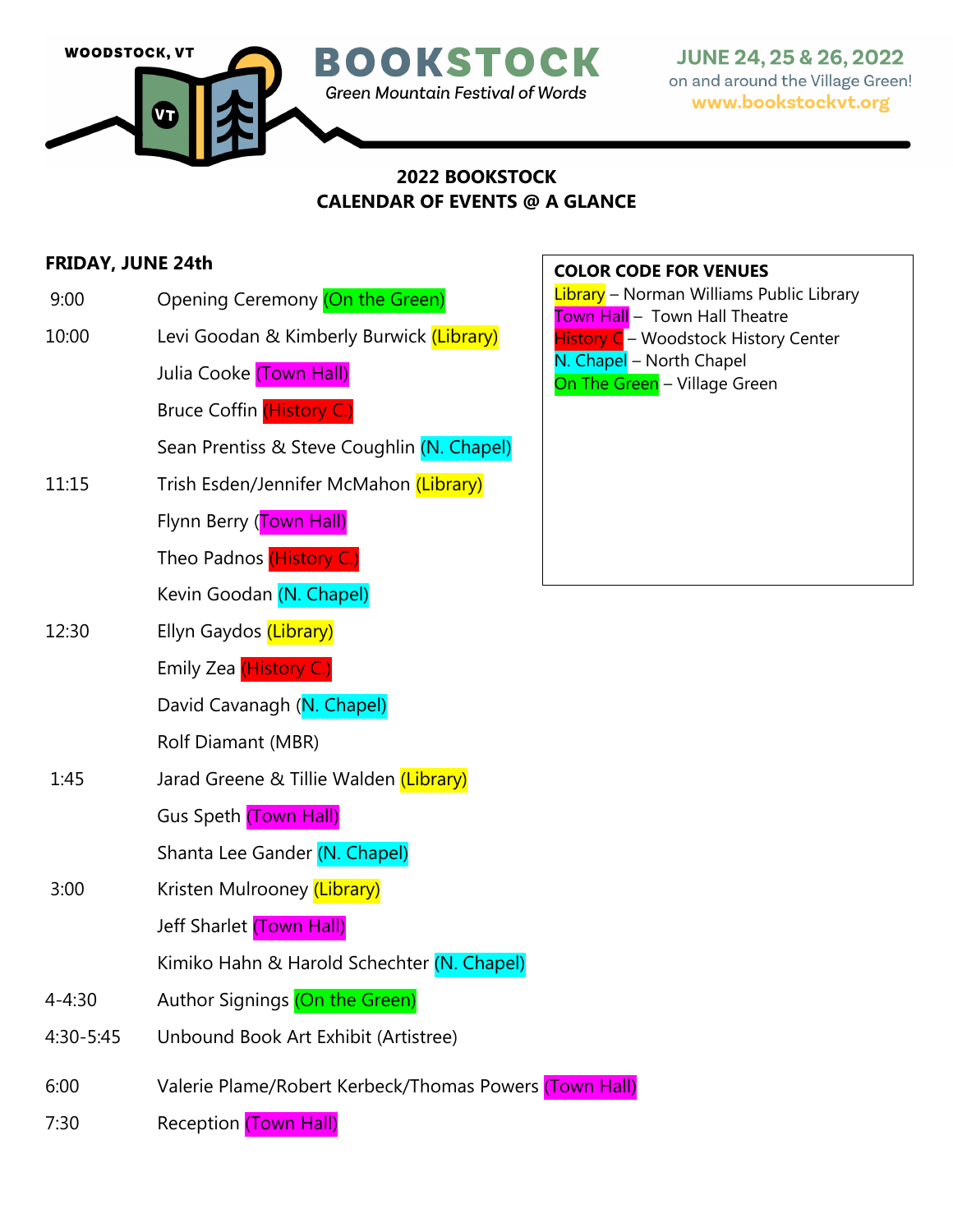

## **SATURDAY, JUNE 25th**

| 10:00      | Archer Mayor & Sarah Stewart Taylor (Library)           |
|------------|---------------------------------------------------------|
|            | Katherine Paterson (Town Hall)                          |
|            | James Crews & Diana Whitney (N. Chapel)                 |
| 11:15      | Marjorie Nelson Matthews & Joni B Cole (Library)        |
|            | Toufah Jallow (Town Hall)                               |
|            | Katerina Canyon (N. Chapel)                             |
| 12:30      | Jessica Lahey & Brett Ann Stanciu (Library)             |
|            | Chard deNiord, Sydney Lea & Mary Ruefle (Town Hall)     |
|            | Linda Landrigan, Paula Munier & Edwin Hill (History C.) |
| 1:45       | Robin Gaby Fisher (Library)                             |
|            | Joseph Ellis (History C.)                               |
|            | Makenna Goodman & Camille Guthrie (N. Chapel)           |
| 3:00       | Katie Crouch (Library)                                  |
|            | Jeff Danziger & Dewaine Farria (Town Hall)              |
|            | Rajnii Eddins (History C.)                              |
| $4 - 4:45$ | Author Signings (On the Green)                          |
| 5:00       | Ayad Akhtar (Town Hall)                                 |
| 6:00       | Reception (Town Hall)                                   |

## **COLOR CODE FOR VENUES**

<mark>Library</mark> – Norman Williams Public Library <mark>Town Hall</mark> – Town Hall Theatre History C - Woodstock History Center N. Chapel - North Chapel On The Green - Village Green